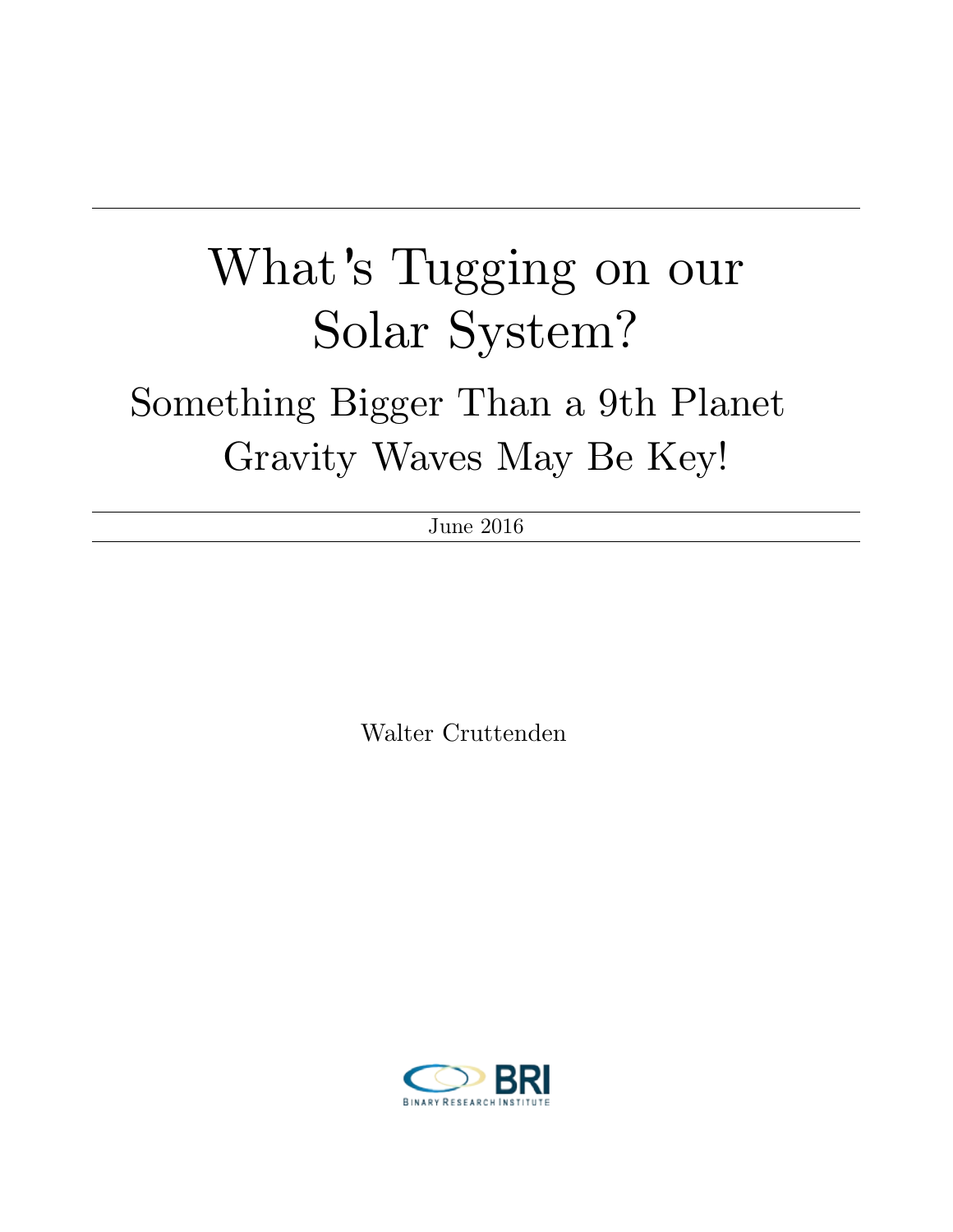## **What's Tugging on our Solar System?** Something Bigger Than a 9<sup>th</sup> Planet – Gravity Waves May Be Key!

**Walter Cruttenden** 

**June 2016**

Astrophysicists around the world, including Mike Brown and Konstantin Batygin at Caltech, believe there is a large force tugging on our solar system. It has led them to speculate that a massive 9th Planet exists somewhere beyond the known planets.

The Binary Research Institute acknowledges there is large force tugging on the southwest underbelly of our solar system. We have been pointing this out for the better part of ten years in various papers and articles. These arguments on the BRI website show the precession observable, the Sun's apparent lack of angular momentum relative to the planets, the unusual motion and position of unbound space probes, the elongated orbits of the minor planets, etc. are best explained if there is a very large object pulling on our solar system. But we do not think it is a 9th Planet. The force appears to be too great.

#### **Ninth Planet Speculation**

The topic first began heating up with the analysis of Sedna. Noticing that it had a very strange orbit, Mike Brown mentioned it essentially required another mass to explain its position. In 2012 when Scott Shepard, Chad Trujillo and others added to the conversation with the discovery of Biden (another minor planet with elongated orbit and an incline similar to Sedna's) we had multiple smoking guns. It became more obvious that something large was indeed causing the strange minor planet configurations: elongated orbits, inclined to the plane, peculiarly similar perihelions.

Looking at all the minor planets together Batygin has stated, "numerous features of the Kuiper Belt…can be understood if the solar system possesses an additional ninth planet that resides well beyond the orbit of the known planets." Given no other evidence than the minor planets pattern it is a logical assumption. Indeed, it is hard to imagine anything else that could create the observed effect. But given all the other evidence it would be wise to consider additional, larger possibilities.

A distant brown dwarf, with much greater mass has been hypothesized for years (going back to Muller at UC Berkley in the 1960s). Such a mass would naturally be larger and easier to spot than a planet. However, after years of searching no such object has been found.

### **A More Distant Possibility**

There may be another possibility based on the recent discovery of the existence of gravity waves, which Einstein postulated a hundred years ago. These waves were only confirmed in early 2016 with the LIGO experiment. Understanding that gravity waves are real and work over a great distance it makes sense to look at nearby sources of such waves. We should then determine if they are coming from a direction that could affect the orbital shapes and distribution of the majority of the minor planets.

To better picture how gravity waves might reorder the objects on the edge of our solar system consider the crude analogy of a distant storm generating waves that erode a local shoreline. As most surfers know storms that are generated a hemisphere away can easily reform the beaches, ocean bottom, and large sections of a coastline, if the storms are strong enough, and if the oversized waves continue for a long period of time.

So it may be with gravity waves. Theoretically they are generated by all large binary systems (that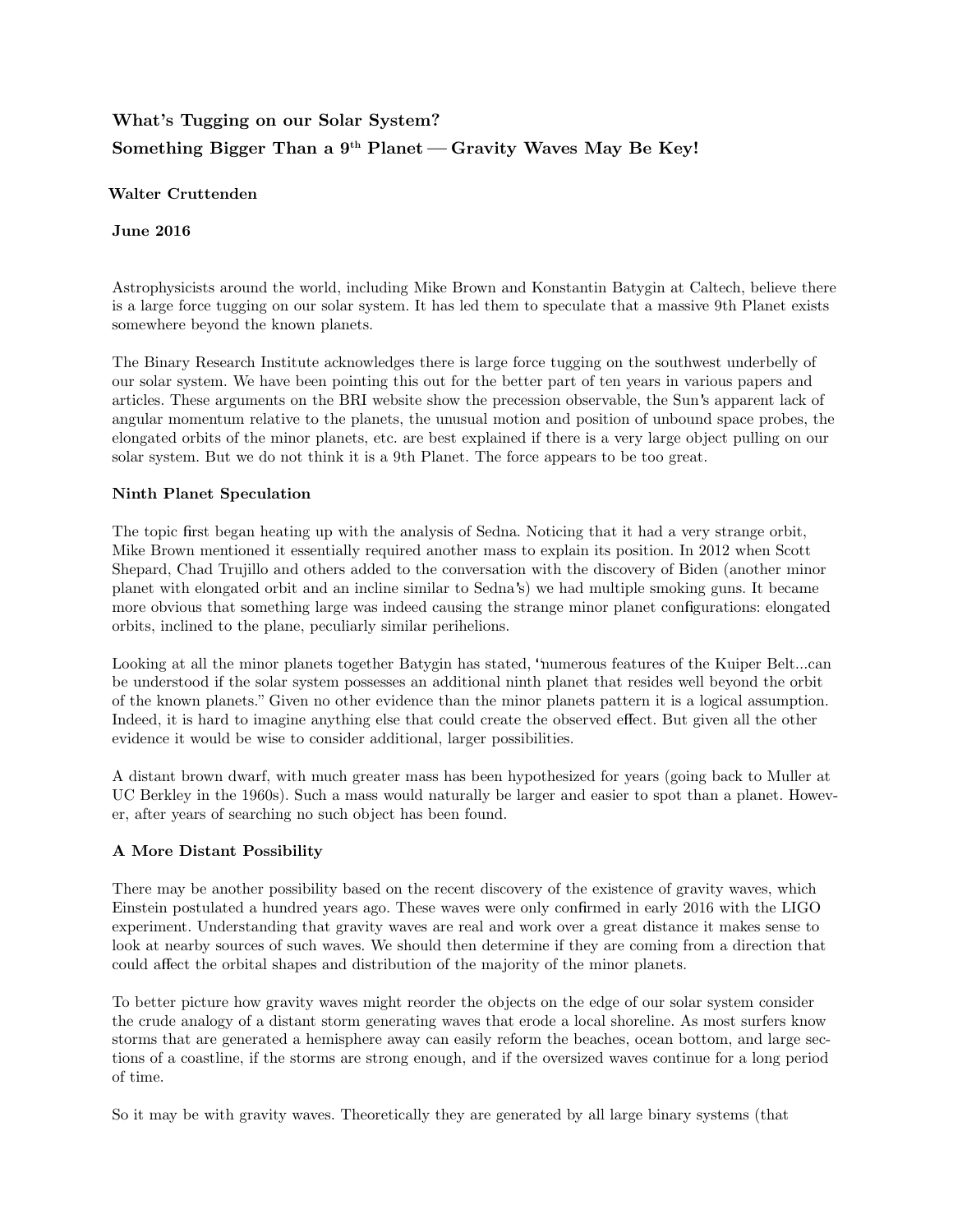contain at least one super dense star), where the two masses are constantly revolving around a common center of mass. Taylor and Hulse won the Nobel Prize for discoveries along this line in the early 1990s.

But so far we have only built instruments for small experiments on earth to detect the most powerful G waves. But what if we had an experimental field billions of times larger than the 1 kilometer LIGO set up? And what if that experiment was running for millions of years? Might this allow us to detect far less energetic sources of gravity waves? In reality we do have such an experimental field. It is called the solar system but it takes great powers of observation to notice that something is affecting the outer most minor planets over a long period of time. This is what Caltech may have discovered.



From IFLScience.com

Considering the direction and incline of the minor planet orbits it would appear that our solar system is being affected by the Sirius binary system. This system is equivalent to at least three solar masses. It is also the nearest star system where one of the companions is a white dwarf. Such stars are much denser than normal matter, meaning a teaspoonful of this dense matter would weigh about two tons. While there are other stars and star systems that are closer, none are as collectively heavy, and none contain a white dwarf. Consequently, the Sirius system makes the biggest dent in the local space/time fabric.

While G waves are still barely understood the Sirius gravitational configuration may seem to act larger than its three solar masses. It may be that the orbit of Sirius B (the heavy dwarf orbiting Sirius A) enlarges the wave amplitude or exaggerates the gravity well surrounding Sirius A. Also, it is possible the perpetual G waves very close to our solar system plane have a more noticeable effect than closer smaller stars that are far off plane (like Alpha Centauri). The fact is, Sirius is exactly on plane with the incline of Pluto and appears to have created a resonance. Specifically, Sirius B orbits Sirius A approximately every 50 years, transferring the energy that is causing Pluto to orbit our sun approximately every 250 years. If you use the precise orbital periods the ratio is an integer, 5.0 to 1. Such would not be the case if Pluto had a more normalized eccentricity and or inclination. But as one of the minor planets affected by some extra gravitational force it does not act like the heavier planets closer to the sun. So like a distant storm, millions of years old, the Sirius system may be perturbing our minor planets into a resonant pattern that is only explainable by a massive steady force.